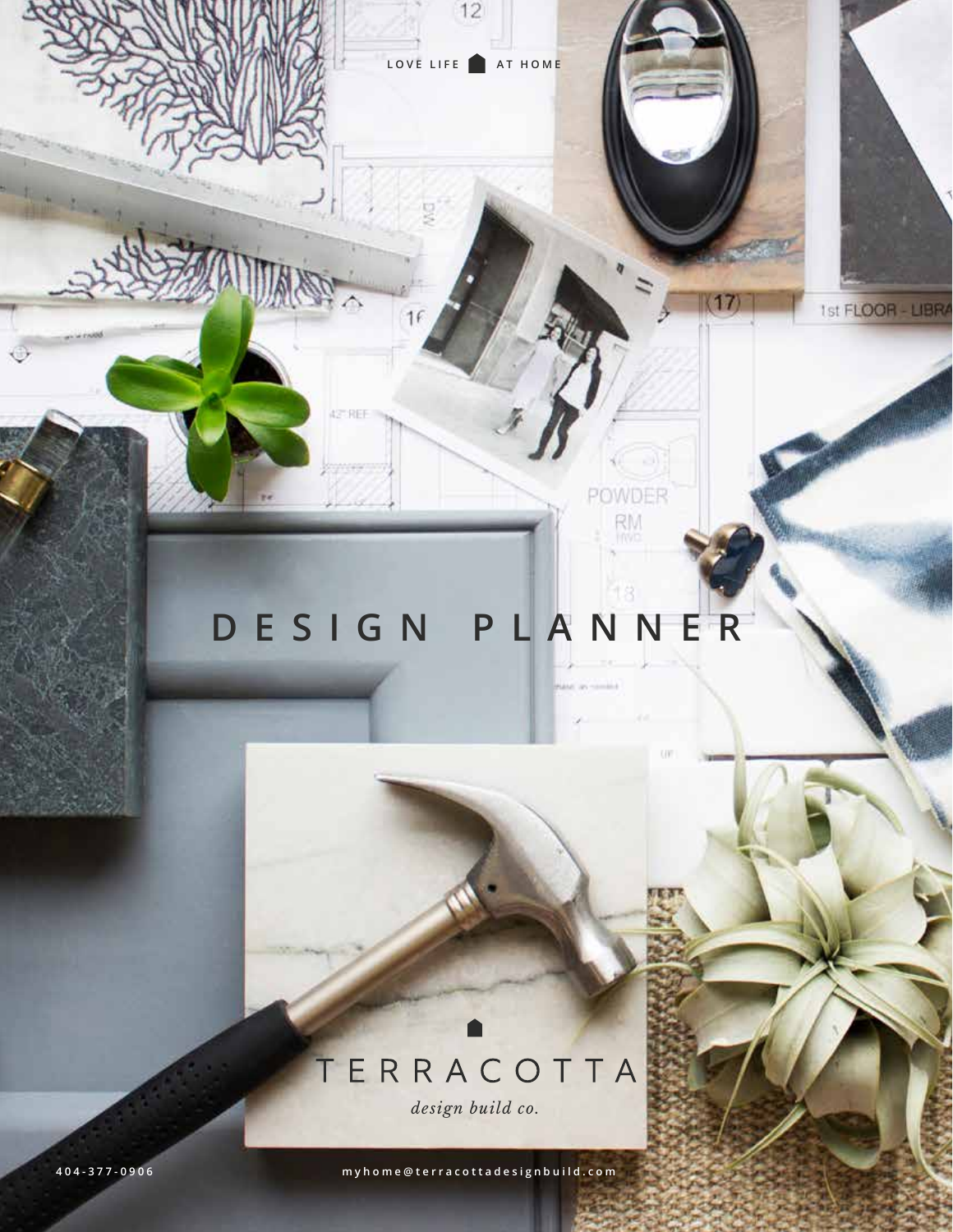LOVE LIFE **AT HOME** 

## TELL US ABOUT YOU

**NAME**

**PROJECT ADDRESS**

**1**

**2**

**3**

**5**

#### **HOW WILL THE PROPOSED CHANGES REFLECT & ENHANCE YOUR LIFESTYLE? LIST YOUR TOP THREE?**

**1**

**2**

**3**

**Ask yourself why you are embarking on the project and what lifestyle solutions you hope the outcome will provide.**

#### **CARE TO ELABORATE?**

**We would love to hear more details if you think they will help us understand your style.**

#### **CONTACT: EMAIL/PHONE**

#### **WHAT ARE THE TOP FIVE PRIORITIES OF YOUR PROJECT?**

**It's perfectly fine to have more, however let's start with the top five.**

**4**

#### **GIVE US FIVE WORDS THAT DESCRIBE YOUR STYLE?**

**Your home is a reflection of your style and aesthetics. How would you describe your favorite space?**

| $\overline{2}$ |  |   |
|----------------|--|---|
|                |  |   |
| $\mathbf 3$    |  |   |
|                |  |   |
| $\overline{4}$ |  | ٠ |
|                |  |   |
| 5              |  |   |
|                |  |   |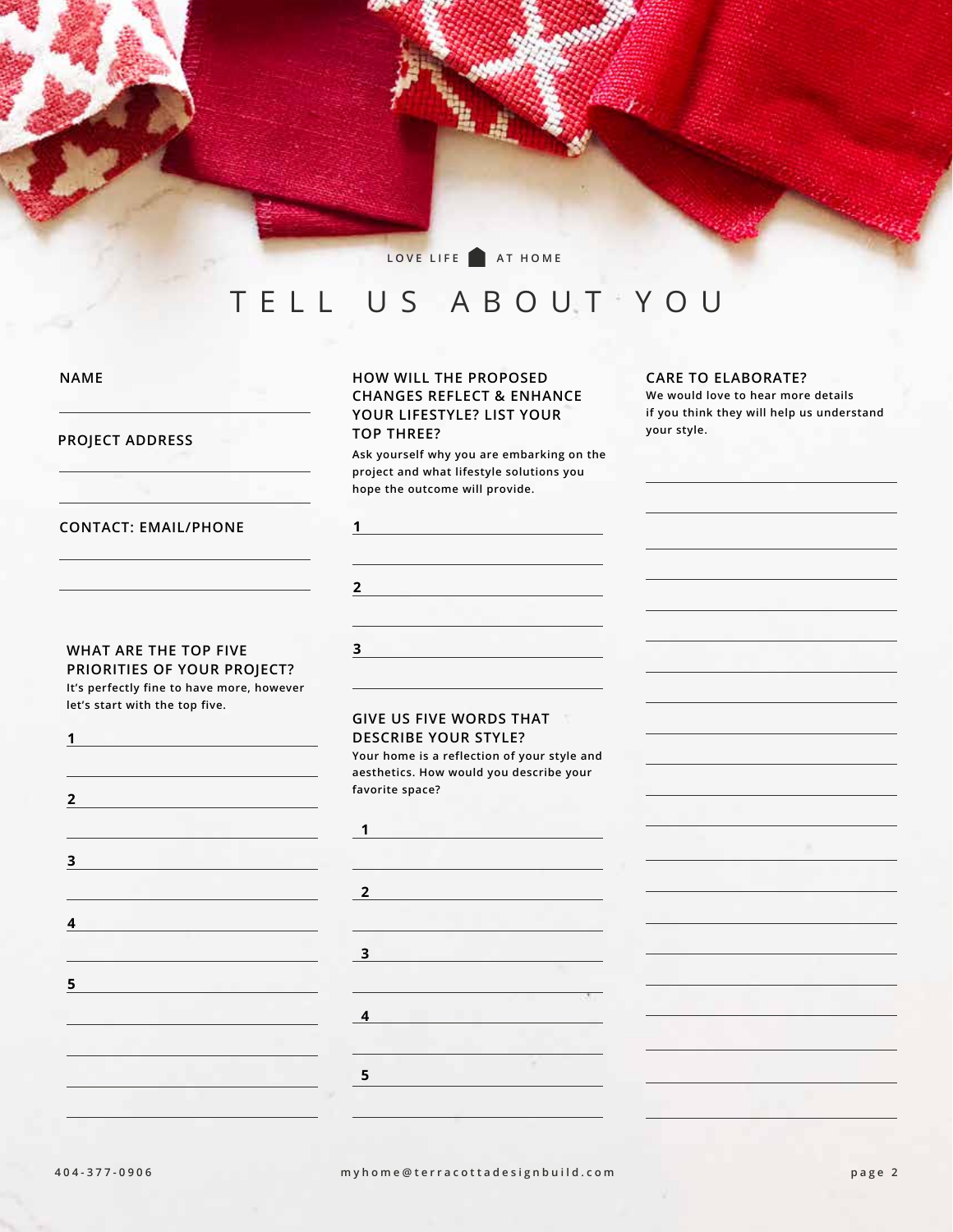### LOVE LIFE **AT HOME** QUESTIONS

**QUESTIONS FOR US?**

**Please ask as many questions as you need about the process! This is a big investment and clear understanding and open communication is vital.**

**Property COVE TIMELINE?**<br>All projects are unique. We will create an estimated<br>timeline for your scope of work. There are always<br>variables to be considered. Our focus will always be<br>on quality craftsmanship delivered as cl **All projects are unique. We will create an estimated timeline for your scope of work. There are always variables to be considered. Our focus will always be on quality craftsmanship delivered as close to the deadline as possible.**

#### **TEMPORARY HOUSING?**

**Have you considered moving out of your home while your project is underway?** 

#### **SPECIFIC EVENTS?**

**Are there specific events or life changes ahead that are influencing your timeline?**

#### **WHAT IS YOUR REAL BUDGET?**

**Having a number in mind will help you prioritize your goals. It's always a good idea to approach any project with an amount you are comfortable investing.**

#### **UNSURE? CONSIDER THESE QUESTIONS.**

**Is this project being implemented primarily for resale value or personal enjoyment? Is there a contingency fund/plan for unexpected expenses? What are comparable home values in your neighborhood?** 

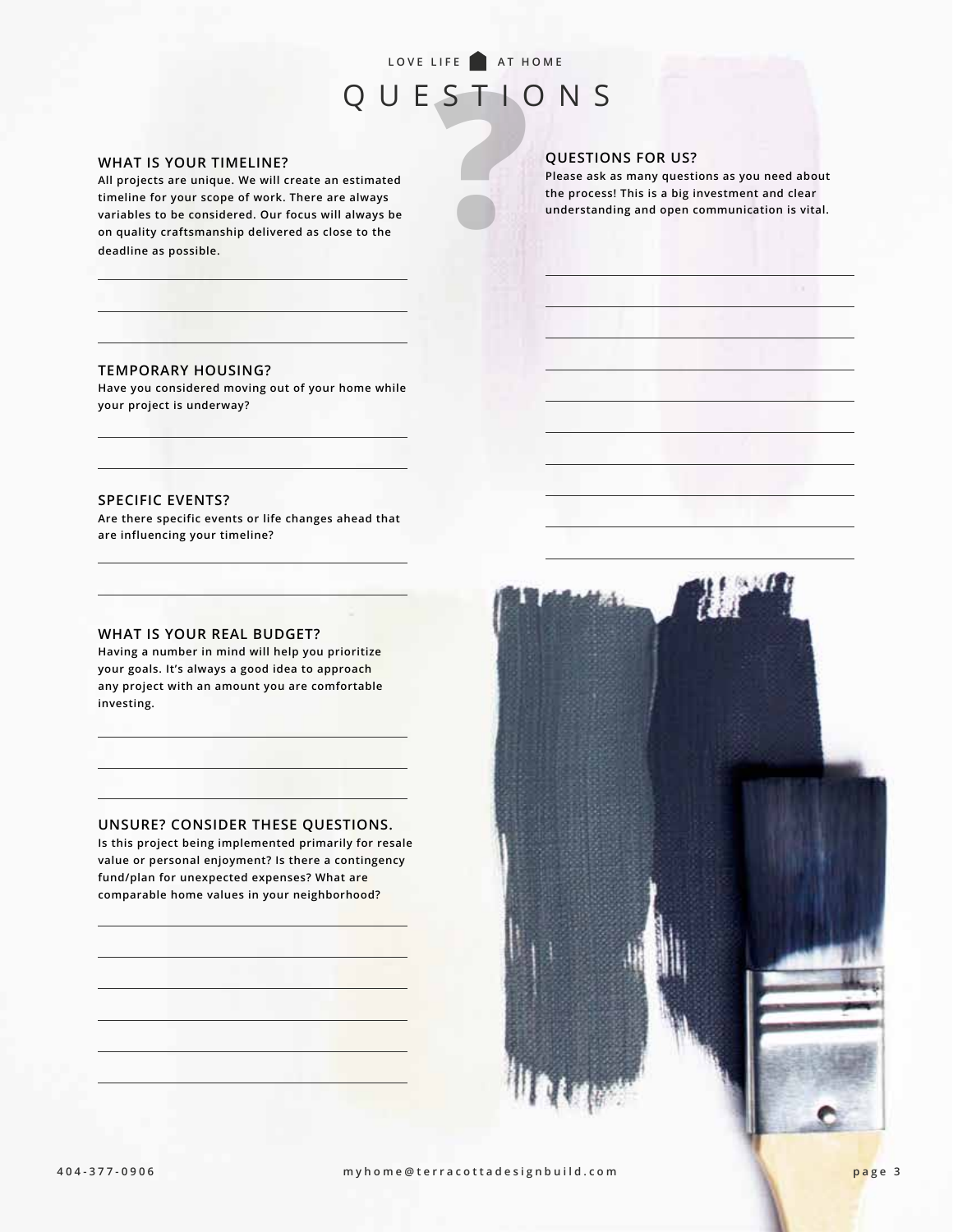ERRACOTTA design huild on

### TERRACOTTA design build co

ATO W Porce de Leon Ave 2012<br>1982: GA XXIII<br>KA 377 2006 434,577,000

#### **Covinces**

Ο

Tese drawings, all receivo lest any the tesign and construction visual that my cresent, are the scie interaction propmacotta Design Build & Templone sportes. LLC They may not be Toduced without the artist company racotta Design Build & TempComi opertes. LLC and are internet for the his project alone The designmay nurse cupicated at any fime.

#### Revisions

### **READY? LET'S GET STARTED!**

#### **STEP 1 : CONSULTATION**

**Let us get to know you! Every client is different and every home is unique. An in-home consultation gets the conversation started, with our undivided attention and project specific advise.**

#### **STEP 2 : DESIGN**

**Our design team will imagine it, plan it and budget it, before construction gets started. This way there are no surprises and the project expectations are clear.**

#### **STEP 3 : BUILD**

寧

**Our construction team will take the time to schedule and craft your unique project, and bring the design vision into reality.**

#### **STEP 4 : INTERIORS**

**Ready for the final touch? You can engage us for the stand alone service of interior design at any time and for any project!**

### **AVERAGE TIMELINES**

**NEXT STEP** 

LOVE LIFE AT HOME

**INTERIORS - PER ROOM 3-6 MONTHS**

**3-4 MONTHS**

**BATH RENOVATIONS**

#### **4-8 MONTHS**

**KITCHEN & PARTIAL HOME RENOVATIONS**

#### **8-12 MONTHS**

**WHOLE HOME RENOVATIONS & NEW CONSTR.**

*\* Timeline illustrates ideal project length. All projects vary based on design criteria and individual project needs.*

ð 35

**4 0 4 - 3 7 7 - 0 9 0 6 myhome@terracottadesignbuild.com page 4**

FLOOR PLAN

ATLANTA, GA